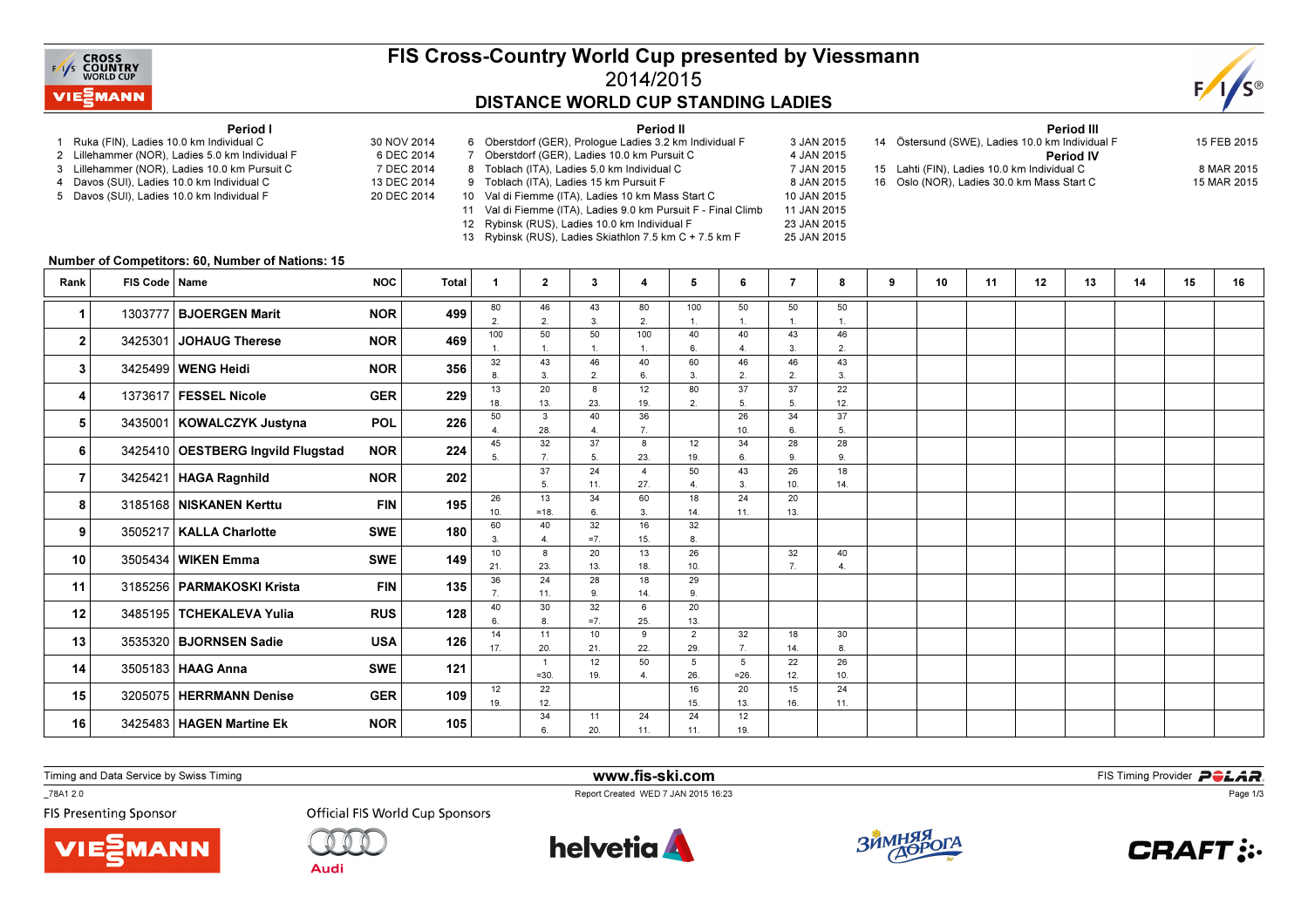**EXAMPLE CROSS**<br>
FAYS **COUNTRY**<br>
WORLD CUP **VIE***MANN* 

# FIS Cross-Country World Cup presented by Viessmann

## 2014/2015DISTANCE WORLD CUP STANDING LADIES



| Rank | FIS Code   Name |                                  | <b>NOC</b> | Total | $\mathbf{1}$           | $\mathbf{2}$           | $\mathbf{3}$           | $\overline{4}$        | 5                     | 6                         | $\overline{7}$        | 8                      | 9 | 10 | 11 | 12 | 13 | 14 | 15 | 16 |
|------|-----------------|----------------------------------|------------|-------|------------------------|------------------------|------------------------|-----------------------|-----------------------|---------------------------|-----------------------|------------------------|---|----|----|----|----|----|----|----|
| 17   |                 | 1293107 BOEHLER Stefanie         | <b>GER</b> | 104   | 24<br>11.              | $\overline{7}$<br>24.  | 22<br>12.              | 14<br>17.             |                       | 13<br>18.                 | 13<br>18.             | 11<br>$=20.$           |   |    |    |    |    |    |    |    |
| 18   |                 | 3185114 MONONEN Laura            | <b>FIN</b> | 102   | 20<br>13.              | 10<br>21.              | 15<br>16.              | 26<br>10.             | $\mathbf{1}$<br>30.   | 16<br>15.                 | 6<br>25.              | 8<br>23.               |   |    |    |    |    |    |    |    |
| 19   |                 | 3535261 STEPHEN Elizabeth        | <b>USA</b> | 94    |                        | 9<br>22.               | $\overline{4}$<br>27.  | 11<br>20.             | 22<br>12.             | 30<br>8.                  | 16<br>15.             | $\overline{2}$<br>29.  |   |    |    |    |    |    |    |    |
| 20   |                 | 1220648 NYSTAD Claudia           | <b>GER</b> | 90    | 8<br>23.               | 14<br>17.              | 16<br>15.              | $\overline{7}$<br>24. | 45<br>5.              |                           |                       |                        |   |    |    |    |    |    |    |    |
| 21   |                 | 3185137   KYLLOENEN Anne         | <b>FIN</b> | 90    | 9<br>22.               |                        | $\mathbf{1}$<br>30.    | 32<br>8.              |                       | $5\overline{5}$<br>$=26.$ | 9<br>22.              | 34<br>6.               |   |    |    |    |    |    |    |    |
| 22   |                 | 3505093 BLECKUR Sofia            | <b>SWE</b> | 69    | 15<br>16.              |                        |                        | 45<br>5.              | 9<br>22.              |                           |                       |                        |   |    |    |    |    |    |    |    |
| 23   |                 | 3505090   INGEMARSDOTTER Ida     | <b>SWE</b> | 68    | 18<br>14.              | 28<br>9.               | 9<br>22.               |                       | 13<br>18.             |                           |                       |                        |   |    |    |    |    |    |    |    |
| 24   |                 | 3505754 NILSSON Stina            | <b>SWE</b> | 62    |                        | $\mathbf{1}$<br>$=30.$ | 13<br>18.              |                       |                       | 8<br>23.                  | 40<br>4.              |                        |   |    |    |    |    |    |    |    |
| 25   |                 | 3425365   FALLA Maiken Caspersen | <b>NOR</b> | 61    | 6<br>25.               | 13<br>$=18.$           | 26<br>10.              |                       |                       | $\overline{2}$<br>29.     | 14<br>17.             |                        |   |    |    |    |    |    |    |    |
| 26   |                 | 3535410 DIGGINS Jessica          | <b>USA</b> | 60    |                        | 16<br>15.              |                        | 10<br>21.             | $\overline{4}$<br>27. | 18<br>14.                 |                       | 12<br>19.              |   |    |    |    |    |    |    |    |
| 27   |                 | 3505834 HENRIKSSON Sofia         | <b>SWE</b> | 51    | 22<br>12.              |                        |                        | 29<br>9.              |                       |                           |                       |                        |   |    |    |    |    |    |    |    |
| 28   |                 | 3565034   CEBASEK Alenka         | <b>SLO</b> | 51    | $\overline{2}$<br>29.  | 18<br>14.              |                        |                       |                       | 22<br>12.                 |                       | 9<br>22.               |   |    |    |    |    |    |    |    |
| 29   |                 | 3155041 VRABCOVA - NYVLTOVA Eva  | <b>CZE</b> | 50    | $\mathbf{1}$<br>30.    |                        | $5\overline{5}$<br>26. |                       |                       | 15<br>16.                 | 24<br>11.             | $5\overline{5}$<br>26. |   |    |    |    |    |    |    |    |
| 30   |                 | 3155249 NOVAKOVA Petra           | <b>CZE</b> | 48    | $5\phantom{.0}$<br>26. | 26<br>10.              |                        |                       | 14<br>17.             |                           | $\mathbf{3}$<br>28.   |                        |   |    |    |    |    |    |    |    |
| 31   | 3485491         | TANYGINA Alevtina                | <b>RUS</b> | 46    |                        |                        |                        |                       |                       | 10<br>21.                 | 30<br>8.              | 6<br>25.               |   |    |    |    |    |    |    |    |
| 32   |                 | 3505069 LINDBORG Sara            | <b>SWE</b> | 46    | 11<br>20.              |                        | 14<br>17.              | 5<br>26.              |                       |                           |                       | 16<br>15.              |   |    |    |    |    |    |    |    |
| 33   |                 | 1274580   ISHIDA Masako          | <b>JPN</b> | 41    | 16<br>15.              |                        | 3<br>28.               | 22<br>12.             |                       |                           |                       |                        |   |    |    |    |    |    |    |    |
| 34   |                 | 3055067 STADLOBER Teresa         | <b>AUT</b> | 37    |                        |                        | $\overline{2}$<br>29.  | 15<br>16.             |                       |                           | $\overline{7}$<br>24. | 13<br>18.              |   |    |    |    |    |    |    |    |
| 35   |                 | 1255374   ROPONEN Riitta-Liisa   | <b>FIN</b> | 36    |                        |                        |                        |                       | 36<br>7.              |                           |                       |                        |   |    |    |    |    |    |    |    |
| 36   |                 | 3195010 THOMAS HUGUE Coraline    | <b>FRA</b> | 36    |                        | $5\overline{)}$<br>26. |                        |                       | 3<br>28.              | 28<br>9.                  |                       |                        |   |    |    |    |    |    |    |    |
| 37   |                 | 3485221 SHAPOVALOVA Evgenia      | <b>RUS</b> | 33    |                        |                        |                        |                       |                       |                           | $\overline{1}$        | 32                     |   |    |    |    |    |    |    |    |
| 38   |                 | 1255665 SAARINEN Aino-Kaisa      | <b>FIN</b> | 33    | 3<br>28.               |                        |                        |                       |                       |                           | 30.<br>10<br>21.      | 7.<br>20<br>13.        |   |    |    |    |    |    |    |    |

Timing and Data Service by Swiss Timing

VIEZMANN

\_78A1 2.0

**FIS Presenting Sponsor** 

**Official FIS World Cup Sponsors** 

**Audi** 



www.fis-ski.com

Report Created WED 7 JAN 2015 16:23



**m**<br>FIS Timing Provider<br>FIS Timing Provider



Page 2/3